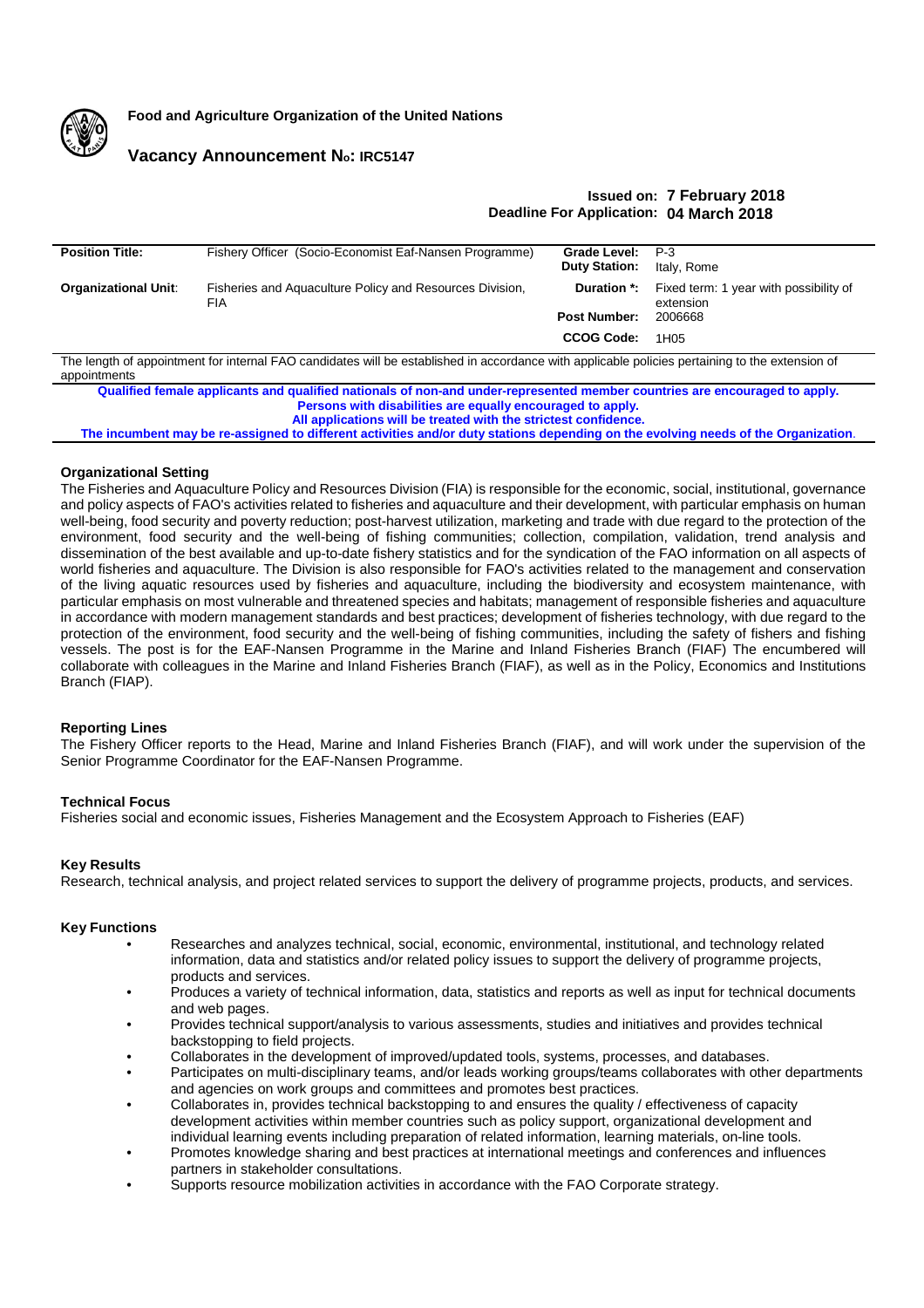## **Specific Functions**

- Supports the coordination and implementation of the social and economic activities of the EAF-Nansen programme, liaising with FIA and other relevant technical staff and cooperating with project National Focal Points and other national staff, as appropriate;
- Researches and analyses technical, social, economic, and institutional related information and/or related policy issues to support the delivery of EAF-Nansen programme outputs, products and services;
- Contributes to reviews of the existing fisheries management systems, emphasizing socio-economic and policy issues, and supports the EAF processes in partner countries within the broader framework of FAO's Common Vision for Sustainable Food and Agriculture;
- Supports the development, adaptation and/or promotion of a common framework for collection and analysis of relevant social and economic data on fisheries, in support of EAF; and subsequently provides technical support to partner countries on the collection and analysis of relevant social and economic information on marine capture fisheries from national institutions and other sources (e.g. international-assisted programmes and projects)
- Contributes to the development of field activities in fisheries management, including mainstreaming gender aspects.
- Contributes to assessments of the socio-economic training needs and supports the preparation and organization of on-the-job training and workshops regarding fisheries management and related issues.
- Leads the preparation of various social and economic reports and contributes to technical documents and web pages, briefs and other information/communication material.
- Contributes to the preparation of the progress reports and the terminal report and perform other duties as required.

#### **\_\_\_\_\_\_\_\_\_\_\_\_\_\_\_\_\_\_\_\_\_\_\_\_\_\_\_\_\_\_\_\_\_\_\_\_\_\_\_\_\_\_\_\_\_\_\_\_\_\_\_\_\_\_\_\_\_\_\_\_\_\_\_\_\_\_\_\_\_\_\_\_\_\_\_\_\_\_\_\_\_\_\_\_\_\_\_\_\_\_\_\_\_\_\_\_\_\_\_\_\_\_ CANDIDATES WILL BE ASSESSED AGAINST THE FOLLOWING**

## **Minimum Requirements**

- Advanced university degree in fisheries, fisheries management, fisheries economics, natural resource economics, social science or closely related fields.
- Five years of relevant experience in social and economic aspects of fisheries, including the ecosystem approach to fisheries (EAF) and/or in the application of participatory approaches. Experience with the development and implementation of projects/programmes and/or with the development and implementation of fisheries management plans in Africa.
- Working knowledge of English and/or French and limited knowledge of the other.

## **Competencies**

- Results Focus
- Team Work
- Communication
- Building effective relationships
- Knowledge Sharing and Continuous Improvement

## **Technical/Functional Skills**

- Work experience in more than one location or area of work, particularly in field positions is desirable
- Extent and relevance of experience with fisheries management, including EAF participatory approaches, developing and implementing fisheries policies and plans,
- Extent and relevance of experience in the collection and analysis of fisheries socio-economic data and information for fisheries management and the ability to analyze complex fisheries-socioeconomic issues.
- Experience with national, regional and global fisheries management institutions and organizations.
- Familiarity with mainstreaming gender aspects

**\_\_\_\_\_\_\_\_\_\_\_\_\_\_\_\_\_\_\_\_\_\_\_\_\_\_\_\_\_\_\_\_\_\_\_\_\_\_\_\_\_\_\_\_\_\_\_\_\_\_\_\_\_\_\_\_\_\_\_\_\_\_\_\_\_\_\_\_\_\_\_\_\_\_\_\_\_\_\_\_\_\_\_\_\_\_\_\_\_\_\_\_\_\_\_\_\_\_\_\_\_\_** Please note that all candidates should adhere to *FAO Values of Commitment to FAO, Respect for All and Integrity and Transparency.*

### **ADDITIONAL INFORMATION**

- All candidates should possess computer/word processing skills
- Your application will be screened based on the information provided in your iRecruitment online profile (see "*How to Apply*"). We strongly recommend that you ensure that the information is accurate and complete including employment record, academic qualifications and language skills

**\_\_\_\_\_\_\_\_\_\_\_\_\_\_\_\_\_\_\_\_\_\_\_\_\_\_\_\_\_\_\_\_\_\_\_\_\_\_\_\_\_\_\_\_\_\_\_\_\_\_\_\_\_\_\_\_\_\_\_\_\_\_\_\_\_\_\_\_\_\_\_\_\_\_\_\_\_\_\_\_\_\_\_\_\_\_\_\_\_\_\_\_\_\_\_\_\_\_\_\_\_\_**

- Please note that FAO will only consider academic credentials or degrees obtained from an educational institution recognised in the IAU/UNESCO list
- Other similar positions at the same level may be filled from this vacancy notice and the endorsed candidates will be considered for the Employment Roster for a period of 2 years